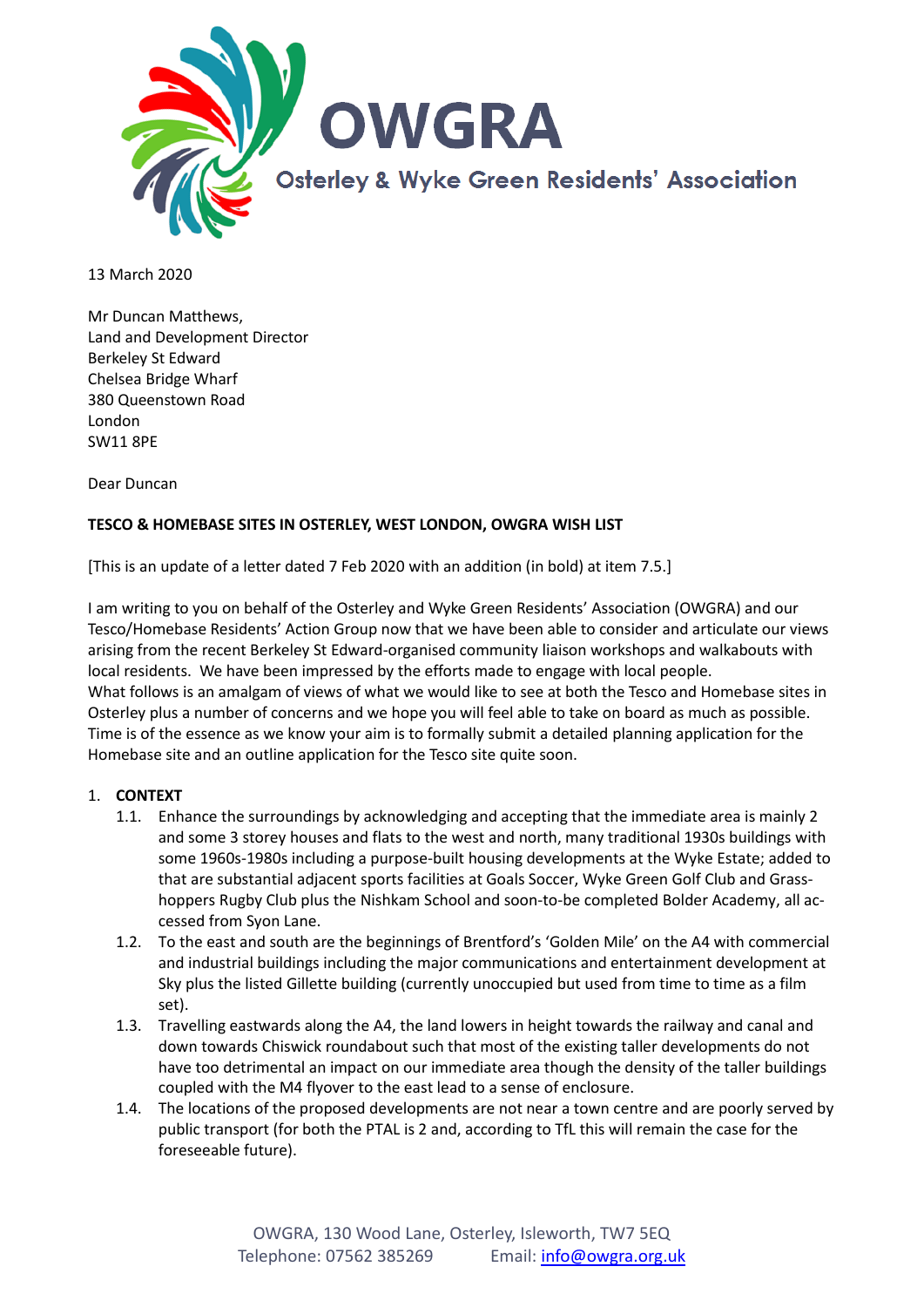# 2. **HEIGHT OF BUILDINGS**

- 2.1. OWGRA believe the proposed housing developments at the Homebase and Tesco sites should reflect the character of the existing 2 and 3 storey housing to the west and north as well as the modest Brentford Trees Estate to the immediate south of the Homebase site.
- 2.2. While there might be some scope for taller buildings well set back from the residential streets towards the Sky complex, there should be a maximum height of 4 or 5 storeys with 2 to 3 storeys facing existing homes. The designs and heights at both sites must be subservient and complement the listed Gillette building. The London Plan suggests that high rise buildings (buildings above 20 m according to the Local Plan) are appropriate near to town centres served well by public transport. Neither condition applies to the developments in question.
- 2.3. Given the height of land at the Gillette site and northwards including the existing residential, educational and sports usage, care should be taken over heights of new buildings so that they do not dominate the area nor produce an unacceptable longer view from areas at a lower height, such as Kew Gardens, the Thames, especially within the Isleworth Conservation Area and Syon Park.
- 2.4. Even though the Sky and GSK buildings to the east are set on lower ground than the high ridge which starts at the Gillette building, they can be seen above the tree-line in Osterley Park, contrary to the provisions of the Osterley Park Conservation Area. OWGRA do not want more tall buildings to dominate the skyline in this way.
- 2.5. We need to avoid the harmful impact of high-rise buildings on quality of life of existing residents, e.g. overshadowing, loss of daylight and sunlight.
- 2.6. High rise buildings have other significant environmental impacts on the surrounding area. For example, environmental winds generated by a high-rise building can cause severe discomfort to pedestrians, unless their effect is identified and mitigated. Wind tunnel tests should be conducted to identify and mitigate the effect of environmental winds.

# 3. **IDENTITY AND BUILT FORM**

- 3.1. There should be a coherent pattern of development which is attractive and distinctive. OWGRA believe that the residential development should apply the spirit of the 'Building Better, Building Beautiful' report just published as well as the 2019 National Design Guide. For instance, the residential development should include identifiable front doors plus private gardens and balconies to provide future residents with a sense of space, security and privacy.
- 3.2. The texture of buildings, their proportions and the spaces between them are all-important as is how people interact and having most of the things you need within walking distance. With only 4.6ha at the Tesco site and 1.8ha at Homebase, the mass and design are crucial. However, in the course of discussions with the community in the past several weeks and visits to other Berkeley Homes developments, OWGRA is optimistic that a good design, attractive to our residents, could come from the Berkeley St Edward group.

# 4. **STYLE & SIZE OF HOMES**

- 4.1. OWGRA want to see plans that fit in harmoniously with the existing homes and street patterns. There is a variety of styles in the existing domestic buildings so we hope the designers and architects will propose something that echoes this or is complementary to it e.g. brickwork and windows at the Homebase site similar to those at the Gillette building opposite and at a similar height so as to complement rather than dominate; reflecting our tree-lined streets with more of the same, our almost private yet public footpaths through them – scope to enhance the 'water garden' between Grant Way and MacFarlane Lane - and similar designs to our (mostly) neat and green front gardens and easily-identified front doors along Syon Lane and in Oaklands Avenue.
- 4.2. There is scope for a variety of building materials, styles of e.g. balconies and rooflines to make local residents enthusiastic, rather than dismayed.
- 4.3. Osterley has a long tradition of being a community and our residents' association is thriving. A recent local development by partners of Berkeley Homes along Thornbury Road, at Marbaix Gardens and Campion House is a good example of attractive new family housing, with its publicly accessible open land, play areas, wild grassland, formal gardens and mature trees. The Wyke Estate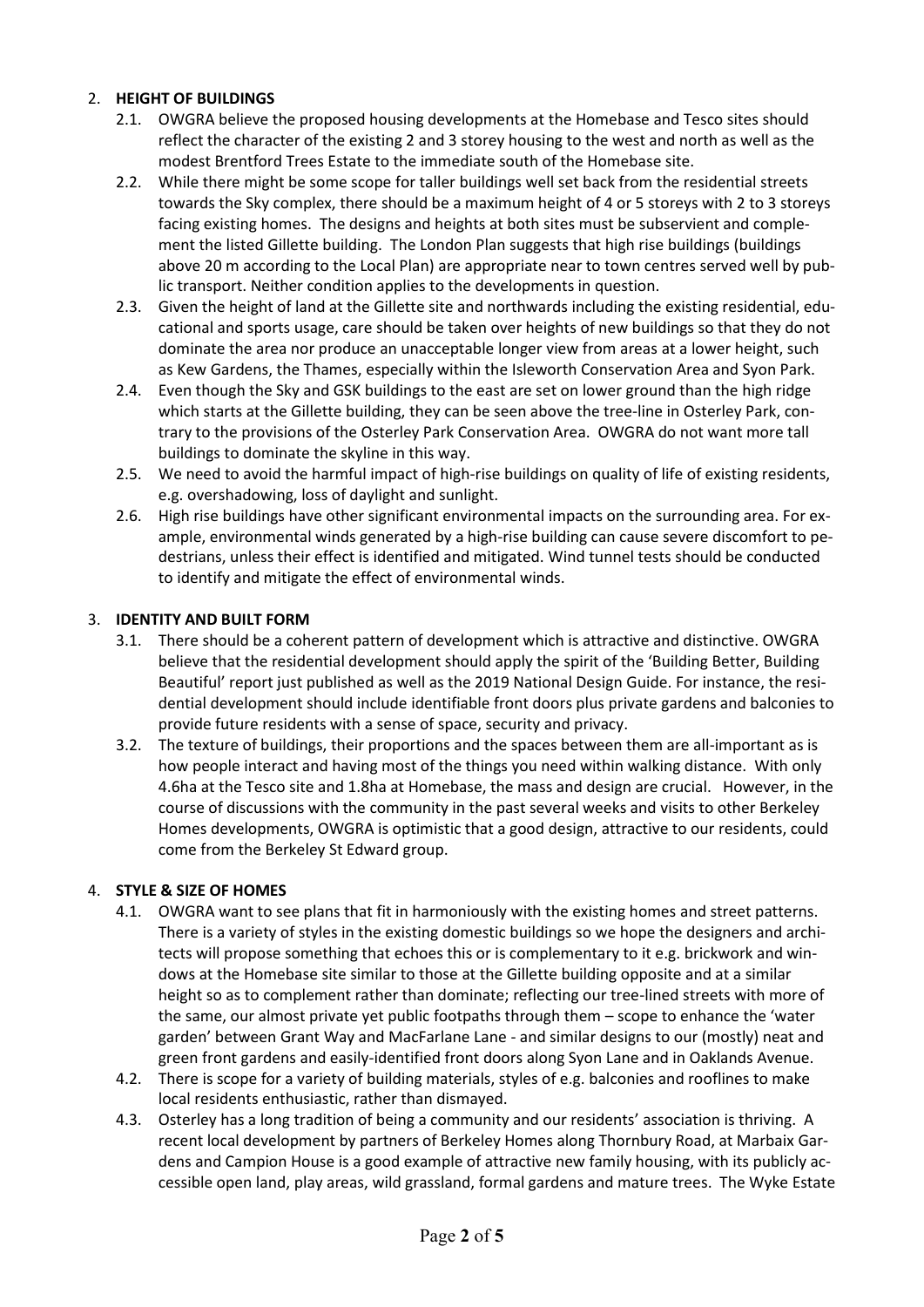is a 1980s example of good development too, with an open 'square', greenery, play space and sculpture. Both these areas have generated keen interest in maintaining a good community spirit along with the older parts of Osterley, plus many people are active within the existing local sports and social activities. The properties also sell well!

- 4.4. The predominant need is for family-sized homes (defined in the London Plan as homes with 3 or more bedrooms), rather than studio, 1 or 2-bedroom flats.
- 4.5. The space standards set by the London Plan are widely recognised as inadequate and even the London Mayor asks developers to exceed them.
- 4.6. Avoid 'shrinking homes' minimum requirement for e.g. 2-bed is 50sqm, and the aim should be more like 80sqm.

# 5. **MOVEMENT**

- 5.1. Accessible and easy to move around: there are several 'natural' pathways in our area, e.g. through the shrubbery surrounding the Homebase building between the A4 and Syon Lane towards the station, short-cuts diagonally between footways along Grant Way towards the Tesco carpark that local people have created through wear and tear as there is no footway directly from A to B.
- 5.2. OWGRA want to see more thought in the design of new buildings and their surroundings and how people will want to use them, e.g. access doors to shops and services should be clearly visible and the footways lead directly to them. Paths should be wide enough for family groups, buggies and wheelchairs. Cyclists should feel confident and safe on the road.
- 5.3. The footway alongside Homebase site requires widening to accommodate pedestrians.

# 6. **NATURE**

6.1. Enhanced and optimised: Osterley has much greenery and is suburban in feel as well as density. Until development in the 1920s-30s the south-facing slopes down towards Isleworth and the Thames were full of fruit trees. Some gardens still have them. Opportunities must be taken to enhance and improve that by new planting of shrubs and trees within new private and public garden space. Green walls and roofs should be explored. A communal garden or allotment for growing produce would provide a step towards good community involvement.

# 7. **PUBLIC SPACES AND USES**

- 7.1. Safe, social and inclusive: small pedestrian areas for play and relaxation (picnics) with greenery and seating can be created within groups of buildings, plus possibly a central area with small community facilities, shops, cafes and a community hall for people to congregate with events organised.
- 7.2. Changes in height both within and outside the development could provide interest and activities, e.g. a 'climbing hill'.
- 7.3. A pub might be considered as another place for local people including those from outside the immediate development, these suggestions come from the recent Berkeley St Edward community liaison workshops.
- 7.4. Public space and use would have to be funded by residents and managed carefully in the longterm, to ensure the community is not overwhelmed by anti-social behaviour and 'low-level' crime, currently a problem being tackled by our Safer Neighbourhood Police Team. At present, local people use the few pubs in the area plus bars attached to the many existing sports facilities where relaxation and safety are more likely to be guaranteed.
- **7.5. Space and activities need to be provided for the whole range of ages, from play areas for the under 5s and separate play areas for older children; a youth club for teenagers to provide a wide variety of interesting activities to prevent them from falling in with the wrong crowd, gang, drug and knife culture; and a social club for the elderly who are often very isolated and cut off from the community and have nowhere to go.**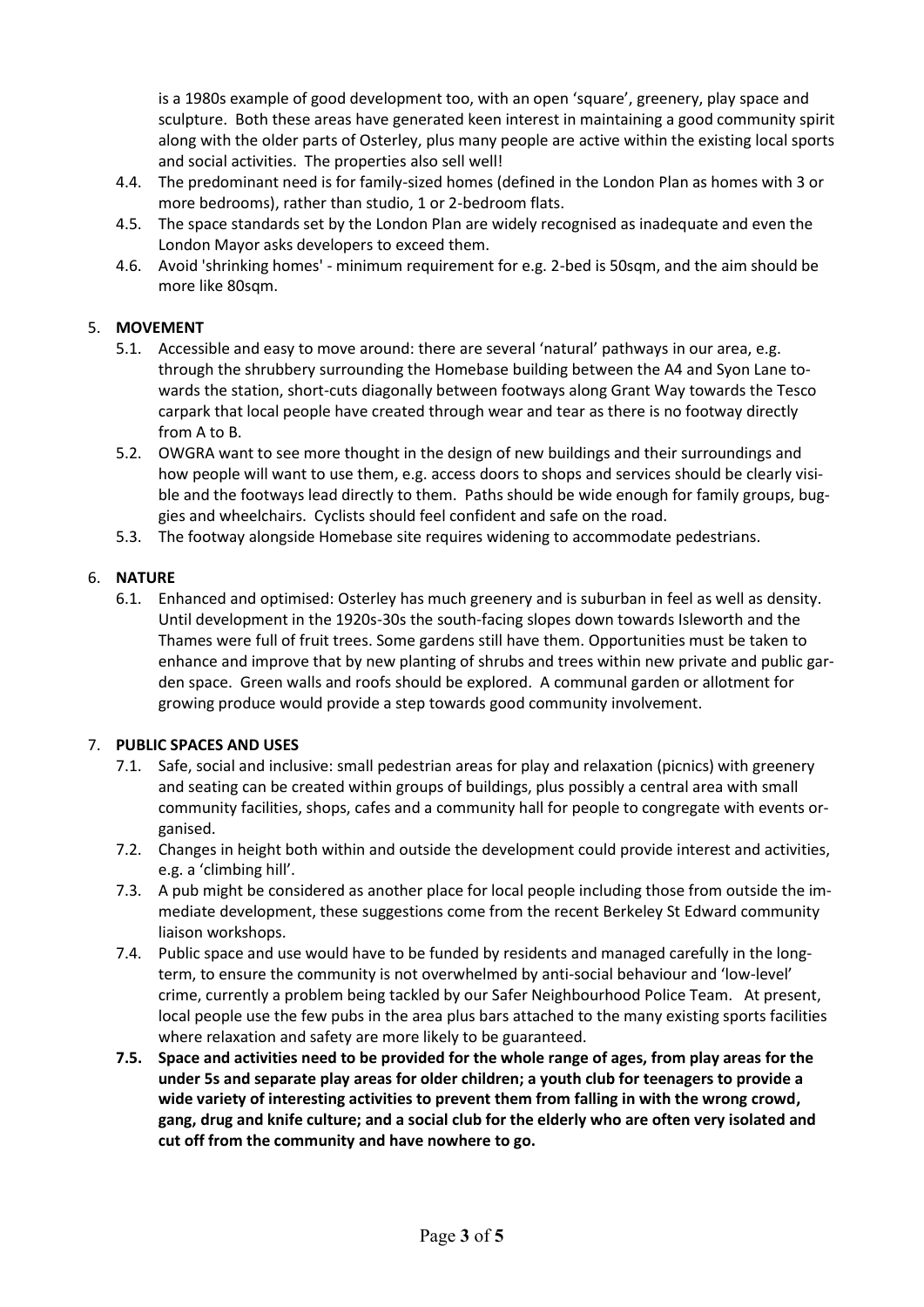# 8. **AMENITY SPACE**

- 8.1. Balcony space, useful as it can be, should not be classed as outdoor space.
- 8.2. Traffic noise and other pollution close to the Homebase site make it unsuitable for roadside balconies.
- 8.3. Amenity space should also keep a public aspect. If each home has its "amenity space" without public provision then this diminishes a sense of community where people meet.

#### 9. **FUNCTIONALITY AND SUSTAINABIITY OF BUILDINGS**

- 9.1. Functional, healthy and sustainable: space between buildings is all-important to ensure adequate natural daylight and sunlight; larger windows bring in light but also have the potential for lack of privacy so need to be carefully designed; there should be buffer zones between public pathways and building entrances.
- 9.2. OWGRA represents local residents, and is therefore entitled (and in fact encouraged by the new Planning document) to ask the Developer for details of his sustainability strategy, including its implementation. This is crucial for this site, given its size, complexity and its impact on the surrounding buildings and residents. The Developer's strategy is expected to be comprehensive and tailor-made to this site. It should be feasible, realistic and verifiable, rather than aspirational.
- 9.3. In the interests of controlling climate change, it is essential to move away from steel and concrete in construction, therefore limiting height.
- 9.4. We have substantial concerns about the building materials to be used bearing in mind the Council's declaration of a climate emergency (along with most London Councils and the GLA). There has been much discussion in recent times of the destructive impact of concrete and the possibility of alternative materials. We would like to know the developer's views of this and allied environmental issues.
- 9.5. We need information about insulation standards and the use of solar panels and other sources of renewable energy.

#### 10. **RESOURCES & INFRASTRUCTURE**

- 10.1. Efficient and resilient: we would like to see recent improvements in energy efficiency utilised in construction techniques as well as day-to-day usage by future residents.
- 10.2. Both Brentford and Osterley experience a low level of publicly-run facilities including health care, libraries, swimming pools and parks; we need developments which will include these facilities in some form or other.
- 10.3. All elements of the local infrastructure (e.g. roads, public transport & utilities) must be capable of supporting such a substantial development. These are already currently at the limit of their capacities. It is crucial to have a mechanism in place to ensure that adequate and realistic provisions are made and thoroughly enforced.

#### 11. **LIFESPAN**

- 11.1. Made to last: we know prefabricated buildings have a much longer lifespan nowadays and have seen good examples on trips to other Berkeley Homes developments.
- 11.2. Inbuilt designs to allow for extensions or expansion for e.g. multi-generational living would be on our wish-list too.
- 11.3. The standard commitment to 25 years durability will no longer do in an age of the extreme environmental problems we face. Buildings must be built to last for more than one generation. Much of the surrounding housing has been in place for far longer than 25 years. It is reasonable to expect that the durability of the proposed buildings will at least match this. Environmental calculation should take this into account in considering not only the environmental running costs of the developments but also the environmental costs of their construction.